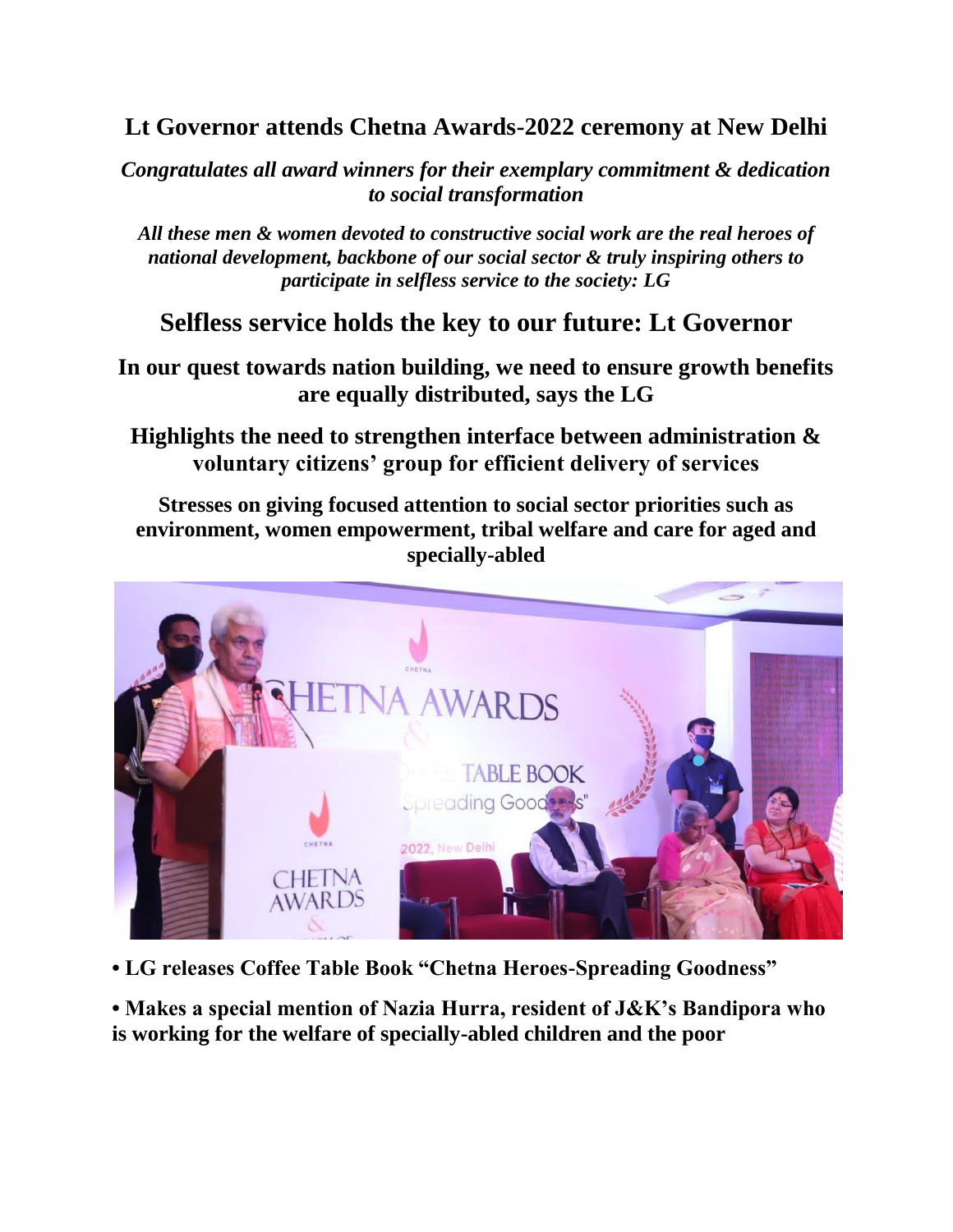New Delhi, May 22: Lieutenant Governor Manoj Sinha today conferred Chetna Awards-2022 to honour the contribution of changemakers in social transformation, at IHC New Delhi.

The Lt Governor congratulated all the award winners for their exemplary commitment and dedication to selfless service. "It was an honour and a privilege to felicitate India's best and most deserving changemakers. All these men and women devoted to constructive social work are the real heroes of national development. They form the backbone of our social sector and are truly inspiring others, especially the younger generation, to participate in selfless service to the society, said the Lt Governor.

The Lt Governor stressed on the need to strengthen interface between administration and voluntary citizens' group for efficient delivery of services and giving focused attention to social sector priorities such as environment, women empowerment, tribal welfare and care for the aged and specially-abled.

"Selfless service holds the key to our future. In our quest towards nation building, we need to ensure that the growth benefits are equally distributed amongst all sections of the society, especially the poorest of the poor", said the Lt Governor.

Voluntary organizations and individuals working together with the administrative machinery have the potential to bring about revolutionary changes in the lives of people, bridging gaps in the systems and contributing to the progress of society and the nation, he added.

Expressing gratitude to Hon'ble Prime Minister Shri Narendra Modi for honoring the real heroes, the Lt Governor said that the Hon'ble PM has introduced unsung heroes as new inspirations to the society.

On the occasion, the Lt Governor handed over awards to around 32 change-makers for rendering their continuous selfless services to the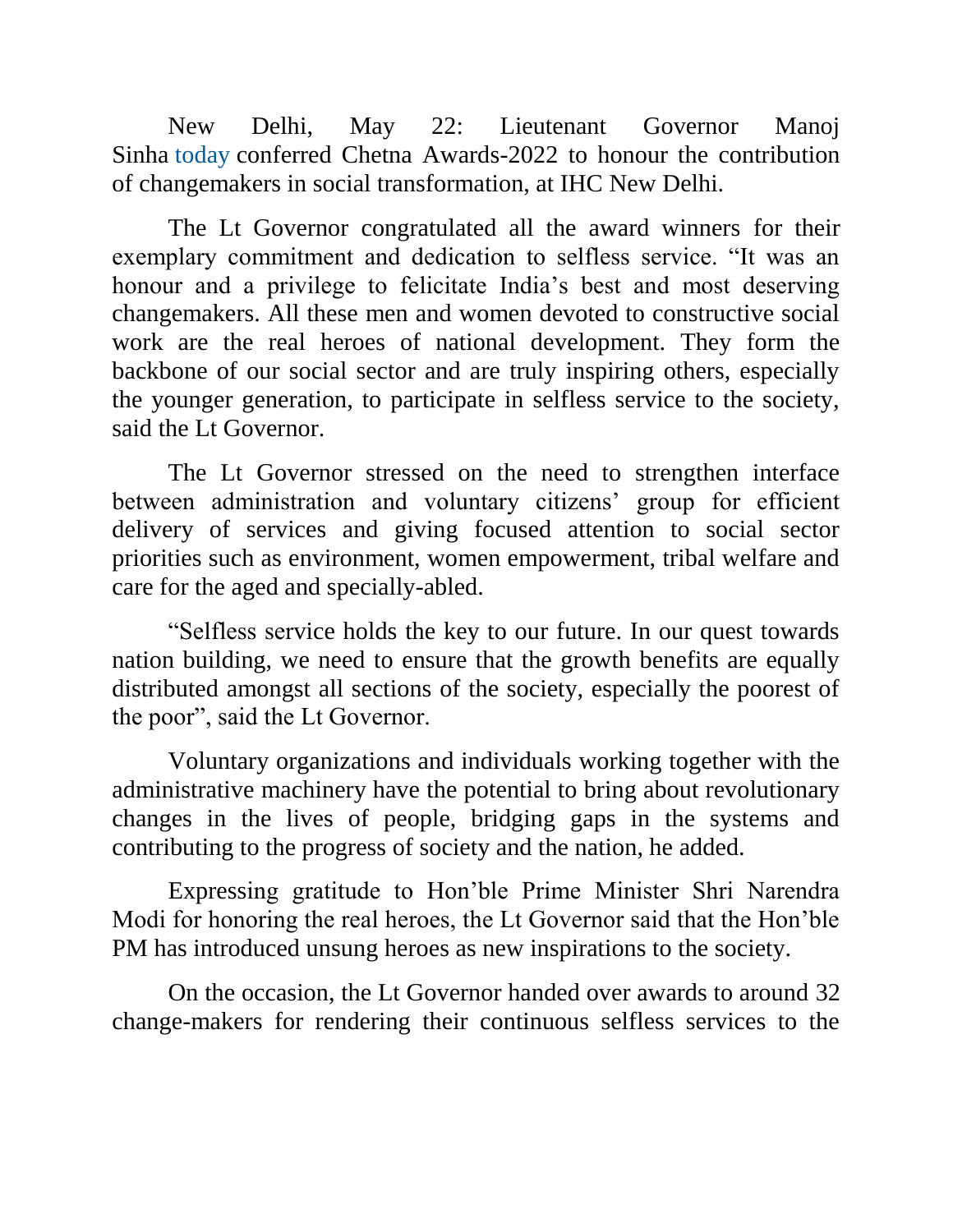## society.



The Lt Governor also released the Coffee Table Book titled "Chetna Heroes-Spreading Goodness" and made a special mention of Nazia Hurra, a resident of J&K's Bandipora who is working for the well-being of specially-abled children and the people belonging to poor & marginal sections of society.

Despite numerous challenges in her personal life, Nazia has succeeded in creating conducive environment for less privileged in Bandipora and Ganderbal and motivating others to follow the path of Seva, added the Lt Governor.

The Lt Governor urged the Chetna Heroes and all those working towards the welfare of society to provide their valuable suggestions on the shortcomings of the administration to build a better and resilient system.

Parliamentarians, Shri K.J. Alphons and Smt Locket Chatterjee also spoke on the occasion and lauded the spirit of selfless service to the society of all who received the Chetna Award today.

Shri K.J. Alphons appreciated the unprecedented development works going on in Jammu Kashmir under the present Lt Governor-led UT Administration.